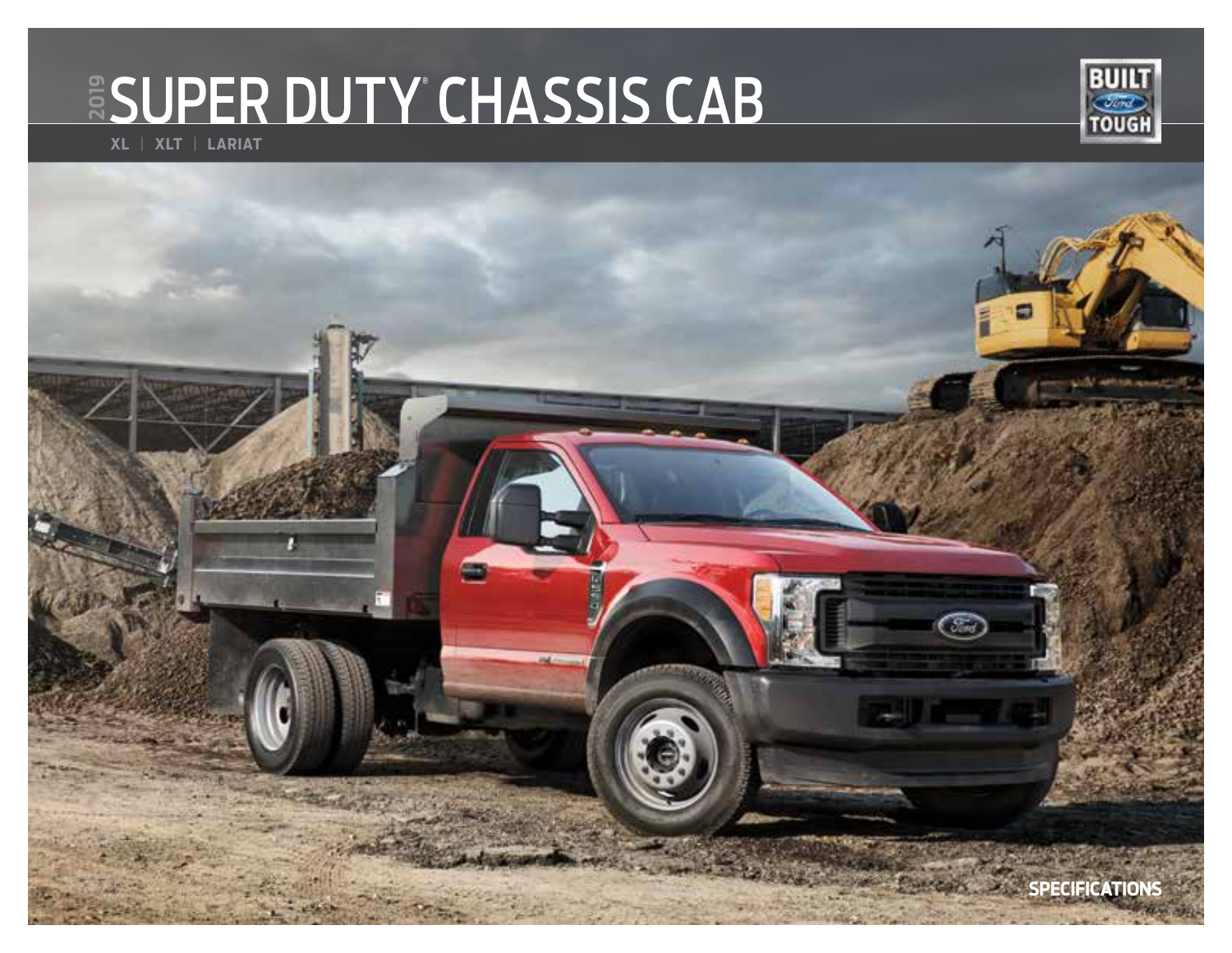#### STANDARD FEATURES

#### MECHANICAL

7-wire trailer tow wiring harness with relays, blunt cut and labeled

Front and rear stabilizer bars

Front axle – Narrow-track (F-350)

Front axle – Wide-track (F-450/F-550)

Front suspension – Twin-coil monobeam with stabilizer bar (F-350 4x4/F-450/F-550)

Front suspension – Twin-I-Beam coil spring with stabilizer bar (F-350 4x2)

Heavy-duty gas shock absorbers

Hydraulic power-assisted steering

Intelligent Oil-Life Monitor® (diesel engine)

Leaf-spring rear suspension with auxiliary springs

Manual locking hubs (4x4)

Oil-life minder (gas engine)

Power 4-wheel disc brakes with Anti-Lock Brake System (ABS)

Stationary Elevated Idle Control (SEIC)<sup>1</sup>

Steering damper

Trailer sway control

TorqShift® 6-speed SelectShift® automatic transmission with tow/haul mode

DRIVER-ASSIST TECHNOLOGY

Autolamp automatic on/off headlamps with rainlamp feature Hill start assist

#### INTERIOR

12V powerpoints, 2 in instrument panel Air conditioning Dome light and dual map lights Driver and front-passenger grab handles, and rear-passenger on Crew Cab Lockable glove boxes (2) Manual-tilt/-telescoping steering column Outside temperature display Overhead console with dual storage bins (SuperCab/Crew Cab) Upfitter switches located in overhead console (four 25-amp and two 40-amp; 40-amp are hotat-all-times capable)

#### EXTERIOR

3-blink lane-change signals Configurable daytime running lamps Front splash guards (F-450/F-550) Front tow hooks LED roof marker/clearance lamps Quad-beam jewel-effect halogen headlamps Underhood service lamp Variable-intermittent windshield wipers with washers

#### SAFETY & SECURITY

Driver and right-front-passenger front airbags, and front-seat side airbags<sup>2</sup> Front-passenger airbag deactivation switch (Regular Cab and SuperCab) Safety Canopy® System with side-curtain airbags<sup>2</sup> and rollover sensor AdvanceTrac® with RSC® (Roll Stability Control™) Belt-Minder® front safety belt reminder Child-safety-seat top tether anchors (Regular Cab front passenger, and all rear-seat positions) Front height-adjustable shoulder safety belts Individual Tire Pressure Monitoring System (F-350, excludes optional spare) SOS Post-Crash Alert System™

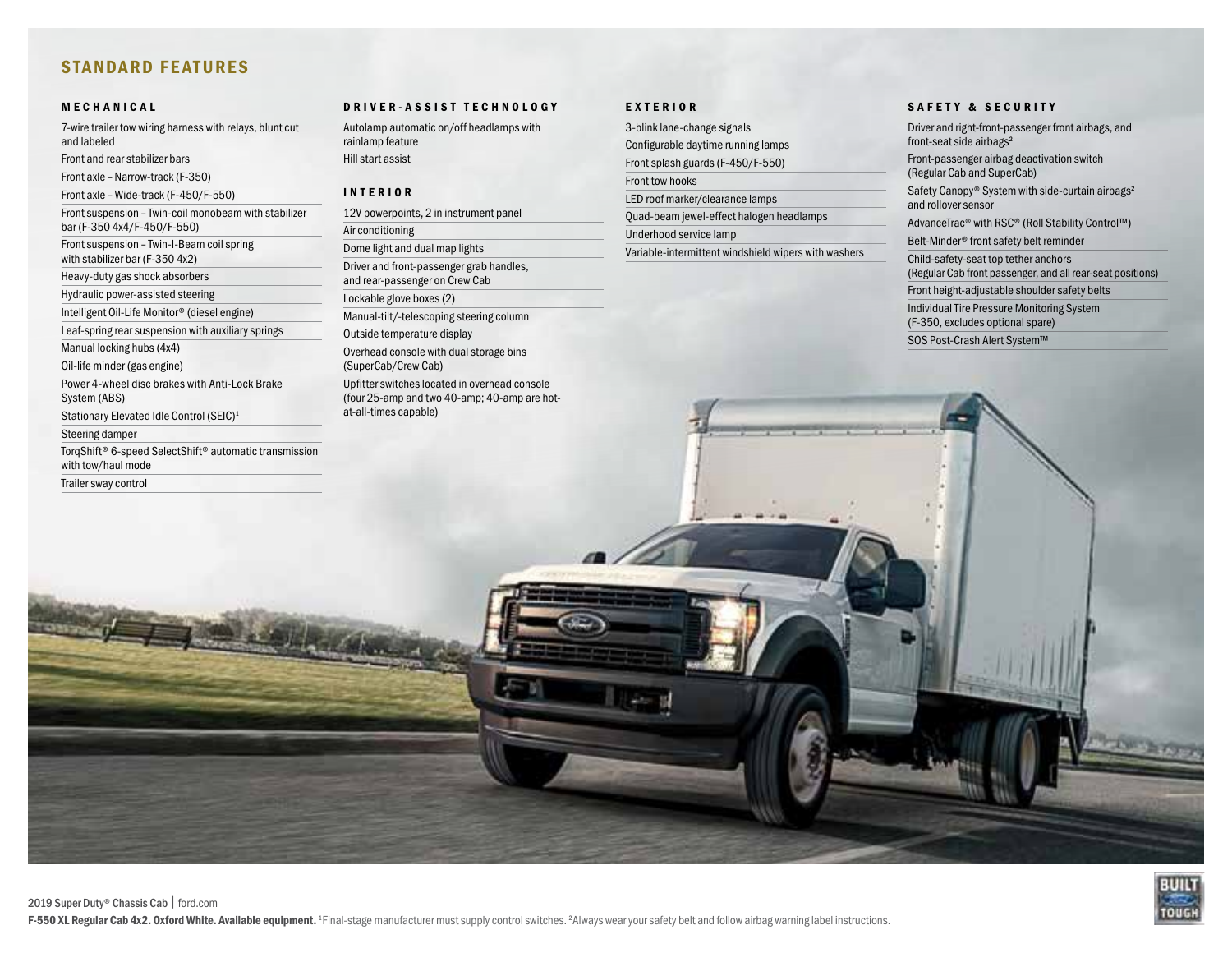## XL

4x2 | STANDARD

4x4 | AVAILABLE





6.2L 2-VALVE GAS V8 FFV STANDARD: F-350

6.8L 3-VALVE GAS V10 STANDARD: F-450, F-550



6.7L POWER STROKE® V8 TURBO DIESEL AVAILABLE: F-350, F-450, F-550



REGULAR CAB F-350 SRW, F-350 DRW, F-450 DRW, F-550 DRW



SUPERCAB F-350 SRW, F-350 DRW, F-450 DRW, F-550 DRW



CREW CAB F-350 SRW, F-350 DRW, F-450 DRW, F-550 DRW



40/20/40 SPLIT FRONT SEAT STANDARD







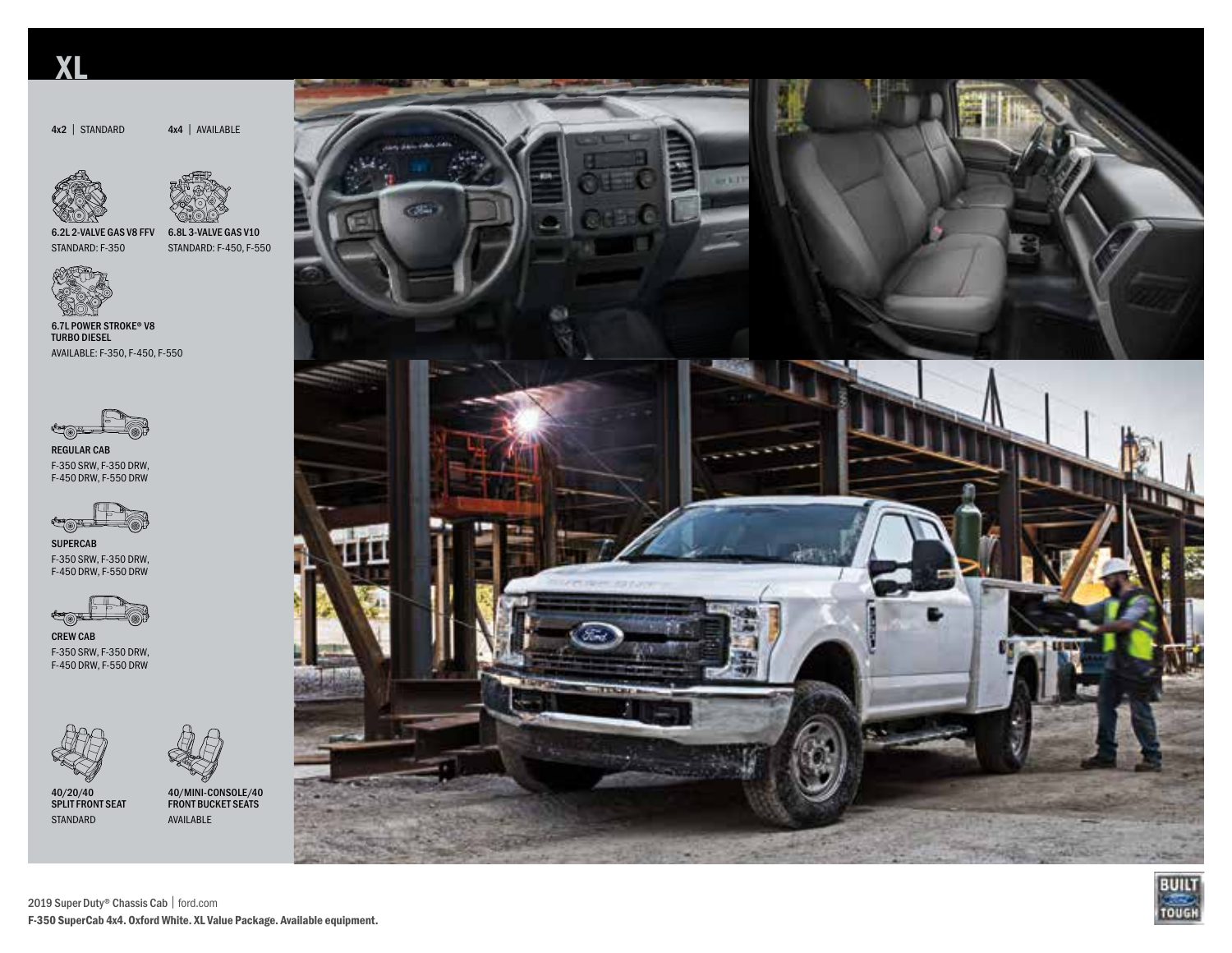#### INCLUDES STANDARD FEATURES, PLUS:

#### MECHANICAL

| 40-gallon aft-of-axle fuel tank              |
|----------------------------------------------|
| 650-CCA, 72-amp-hr single battery (6.2L gas) |
| 750-CCA, 78-amp-hr single battery (6.8L gas) |
| 750-CCA, 78-amp-hr dual batteries (diesel)   |
| Manual transfer case (4x4)                   |

#### SEATING

Heavy-duty vinyl-trimmed seating 40/20/40 split front seat with 2-way manual seat adjust, driver's side manual lumbar, and folding armrest with cupholders and storage 60/40 split flip-up rear seat

#### INTERIOR

| AM/FM stereo                                   |
|------------------------------------------------|
| 2.3" productivity screen in instrument cluster |
| <b>Black vinyl flooring</b>                    |
| Fixed rear window                              |
| Single-zone manual climate control             |
|                                                |

#### EXTERIOR

Black door handles

Black mirror caps

Black-painted grille

Black-painted steel front bumper

Manually telescoping trailer tow mirrors with 2-way fold, and manual glass

#### AVAILABLE FEATURES AND PACKAGES:

#### MECHANICAL

750-CCA, 78-amp-hr dual batteries (6.2L gas) Aft-of-axle frame extension (F-450/F-550 145" and 169" wheelbases) Electronic shift-on-the-fly (ESOF) transfer case<sup>1</sup> (4x4) Engine block heater (standard where required) Engine idle shutdown (5-, 10-, 15- or 20-minute) Fuel tank –  $26.5$ -gallon mid-ship fuel tank<sup>1</sup> Fuel tank – Dual diesel fuel tanks with 40-gallon aft-of-axle and 26.5-gallon mid-ship fuel tanks<sup>1</sup> (DRW diesel engine) Jack (2-ton mechanical for SRW; 4-ton hydraulic for F-350 DRW; 6-ton hydraulic for F-450/F-550) Operator-commanded exhaust filter regeneration with active regeneration inhibit (diesel engine) Power takeoff (PTO) provision with transmissionmounted live-drive with mobile and stationary modes;<sup>1</sup> includes split-shaft capability with diesel engine only (PTO port located on driver's side; torque output is 250 lb.-ft. for diesel and up to 250 lb.-ft. for gas) Programmable Upfitter Interface Module Spare wheel, tire and jack (excludes carrier) Speed limitation (65-mph or 75-mph governed top speed; Fleet only) Trailer brake controller with Smart Trailer Tow Connector<sup>1</sup>

#### SEATING

#### Cloth-trimmed seating

Front bucket seats with mini-console and driver's side manual lumbar<sup>1</sup>

#### INTERIOR

AM/FM stereo with MP3 capability (Fleet only)

SiriusXM® with 6-month trial subscription<sup>2</sup> 110V/400W AC power outlet in instrument panel<sup>1</sup>

Cruise control (Fleet only)

Front-seat side and side-curtain airbags delete (Fleet only)<sup>1</sup>

Inflatable rear safety belts in outboard seating positions<sup>1</sup> (Crew Cab)

Power-sliding rear window with privacy glass and defroster (SuperCab/Crew Cab)

Privacy glass rear window with defroster

Rapid-heat supplemental cab heater

(diesel engine; standard where required)

Right-front-passenger front, front-seat side and side-curtain airbags delete<sup>1</sup> (Fleet only)

#### EXTERIOR

Black molded hood deflector Black platform running boards Center high-mounted stop lamp<sup>1</sup> (CHMSL) Exterior backup alarm by ECCO®<sup>3</sup> Front splash guards (F-350) Front wheel-well liners LED warning strobes by SoundOff Signal<sup>®3</sup> Non-configurable daytime running lamps (replaces standard configurable daytime running lamps; Fleet only) Rear view camera and prep kit Remote Start System<sup>1</sup> Skid plates (SuperCab and Crew Cab 4x4) Utility Lighting System<sup>1</sup> (LED sideview mirror spotlights)

#### **TECHNOLOGY**

Fleet telematics modem<sup>1</sup> (late availability; Fleet only) Individual Tire Pressure Monitoring System delete (F-350 SRW; Fleet only)

SYNC®<sup>1</sup> Voice Recognition Communications and Entertainment System with 4.2" color LCD screen, AppLink,® and 1 smart-charging USB port; and AM/FM stereo with MP3 capability

#### PACKAGES

Power Equipment Group: accessory delay for power features; trailer tow mirrors with 2-way fold, power/ heated glass, heated manual spotter mirrors, and integrated clearance lamps and turn signal indicators; perimeter alarm; Advanced Security Pack with inclination/intrusion sensors; power locks; power windows; MyKey®; and Remote Keyless Entry System with 2 integrated keyhead transmitter remotes

Trailer Tow Package:<sup>1</sup> aftermarket trailer brake wiring kit (trailer brake controller not included)

XL Decor Group (Fleet only): bright center cap on wheels (SRW only), and chrome bumper

XL Value Package: bright center caps on wheels (SRW only), chrome bumper, cruise control, 4.2" center stack screen, and AM/FM stereo with MP3 capability Capability Packages: content can be found on page 17

2019 Super Duty® Chassis Cab | ford.com

<sup>1</sup>Restrictions may apply. See your dealer for details. <sup>2</sup>After your trial period ends, SiriusXM audio and data services each require a subscription sold separately, or as a package, by Sirius XM Radio Inc. See SiriusXM Customer Agreement for complete terms at www.siriusxm.com. All fees and programming subject to change. Trial subscriptions not available in AK and HI. <sup>3</sup>Ford Licensed Accessory.

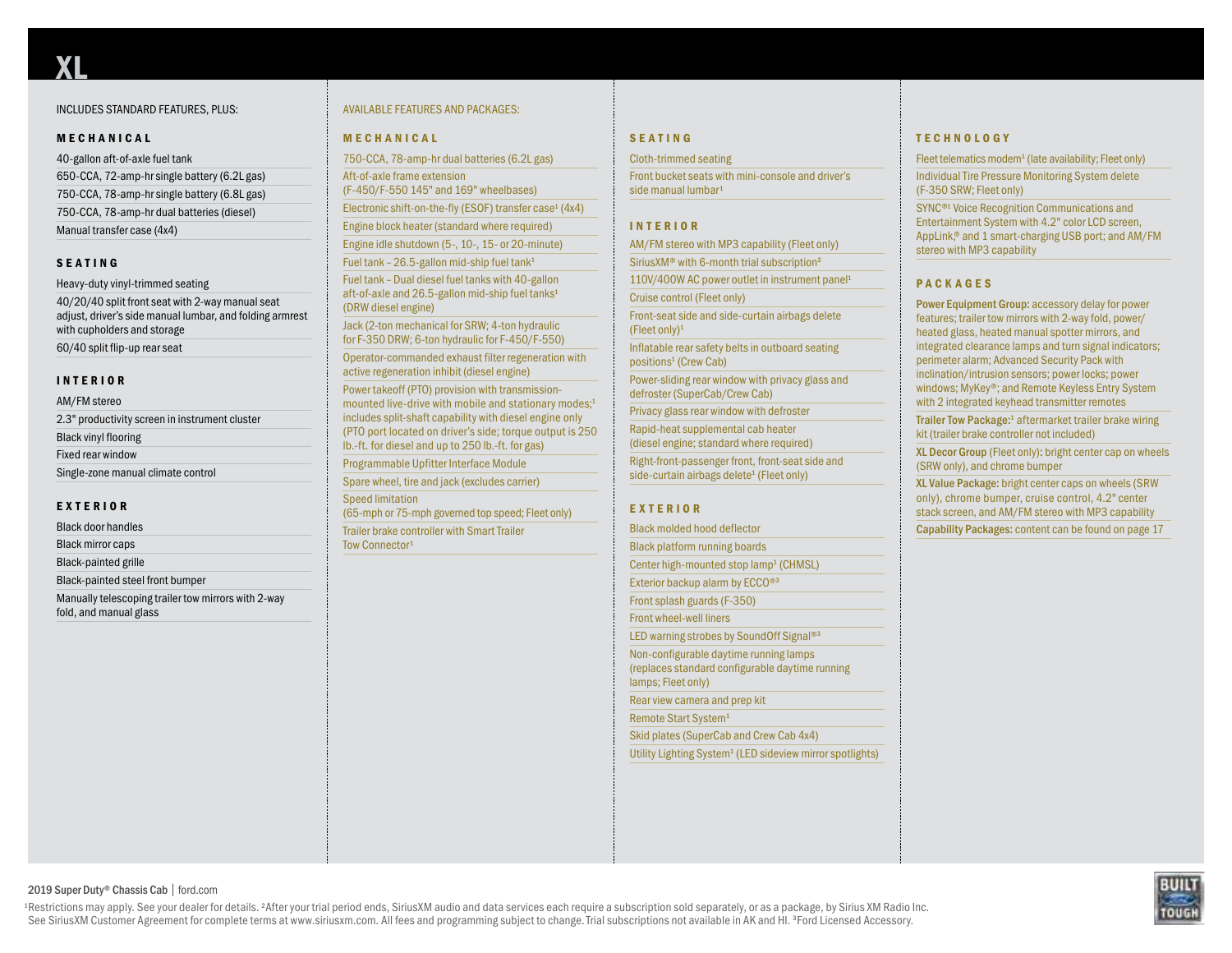### XLT

4x2 | STANDARD





4x4 | AVAILABLE

6.8L 3-VALVE GAS V10 STANDARD: F-450, F-550 6.2L 2-VALVE GAS V8 FFV STANDARD: F-350



6.7L POWER STROKE® V8 TURBO DIESEL AVAILABLE: F-350, F-450, F-550



REGULAR CAB F-350 SRW, F-350 DRW, F-450 DRW, F-550 DRW



SUPERCAB F-350 SRW, F-350 DRW, F-450 DRW, F-550 DRW



CREW CAB F-350 SRW, F-350 DRW, F-450 DRW, F-550 DRW



40/20/40 SPLIT FRONT SEAT STANDARD



40/CONSOLE/40 FRONT BUCKET SEATS AVAILABLE







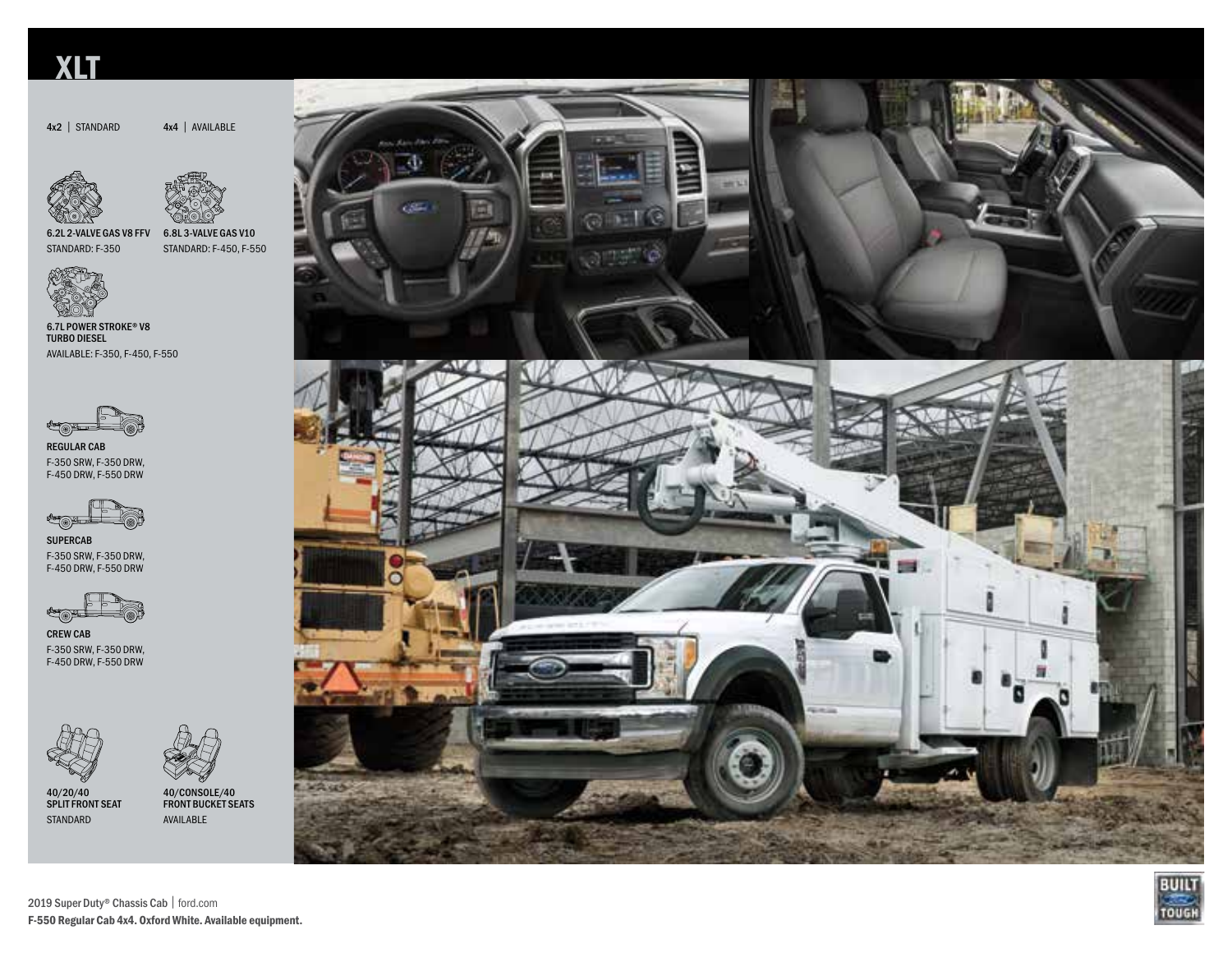#### INCLUDES SELECT XL FEATURES, PLUS:

#### MECHANICAL

750-CCA, 78-amp-hr single battery (6.2L gas) Trailer brake controller with Smart Trailer Tow Connector

#### SEATING

Cloth-trimmed seating 40/20/40 split front seat, center under-seat lockable storage with 12V powerpoint, and folding armrest with cupholders and storage Rear under-seat fold-flat storage, lockable and partitionable (Crew Cab) Rear under-seat storage (SuperCab)

#### INTERIOR

| AM/FM stereo with MP3 capability                                   |
|--------------------------------------------------------------------|
| 4.2" LCD productivity screen in instrument cluster                 |
| Carpet with carpeted floor mats                                    |
| Cruise control                                                     |
| Power door locks                                                   |
| Power windows                                                      |
| SiriusXM <sup>®</sup> with 6-month trial subscription <sup>1</sup> |
|                                                                    |

#### EXTERIOR

Advanced Security Pack with inclination/intrusion sensors

Chrome front bumper

Chrome grille

Manually telescoping trailer tow mirrors with 2-way fold, power/heated glass, heated manual spotter mirrors, and integrated clearance lamps and turn signal indicators

Privacy glass on rear doors and rear window

Remote Keyless Entry System with 2 integrated keyhead transmitter remotes

SecuriLock® Passive Anti-Theft System

#### **TECHNOLOGY**

MyKey® technology to help encourage responsible driving

SYNC® Voice Recognition Communications and Entertainment System with 4.2" color LCD screen, AppLink,® and 1 smart-charging USB port

#### AVAILABLE FEATURES AND PACKAGES:

#### MECHANICAL

750-CCA, 78-amp-hr dual batteries (6.2L gas)

Aft-of-axle frame extension (F-450/F-550 145" and 169" wheelbases)

Electronic shift-on-the-fly (ESOF) transfer case<sup>2</sup> (4x4)

Engine block heater (standard where required)

Engine idle shutdown (5-, 10-, 15- or 20-minute)

Fuel tank – 26.5-gallon mid-ship fuel tank<sup>2</sup>

Fuel tank – Dual diesel fuel tanks with 40-gallon aft-of-axle and 26.5-gallon mid-ship fuel tanks (DRW diesel engine)

Jack (2-ton mechanical for SRW; 4-ton hydraulic for F-350 DRW; 6-ton hydraulic for F-450/F-550)

Operator-commanded exhaust filter regeneration with active regeneration inhibit (diesel engine)

Power takeoff (PTO) provision with transmissionmounted live-drive with mobile and stationary modes;<sup>2</sup> includes split-shaft capability with diesel engine only (PTO port located on driver's side; torque output is 250 lb.-ft. for diesel and up to 250 lb.-ft. for gas)

Programmable Upfitter Interface Module

Spare wheel, tire and jack (excludes carrier)

Speed limitation (65-mph or 75-mph governed top speed; Fleet only)

#### SEATING

Front bucket seats with 8-way power driver seat, and flow-through center console with lockable storage and 2 rear-facing powerpoints (SuperCab/Crew Cab)

#### INTERIOR

Voice-activated Navigation System<sup>2</sup> with integrated SiriusXM Traffic and Travel Link® with 5-year subscription<sup>1</sup>

110V/400W AC power outlet on instrument panel (also on the back of the flow-through center console, if equipped)

Flooring – Black vinyl flooring/carpet delete

Flooring - Floor liners<sup>2</sup> (SuperCab/Crew Cab) Inflatable rear safety belts in outboard seating positions<sup>2</sup> (Crew Cab)

Power-sliding rear window with privacy glass and defroster (SuperCab/Crew Cab)

Rapid-heat supplemental cab heater

(diesel engine; standard where required)

Rear-window defroster

Vehicle Safe by Console Vault<sup>2,3</sup>

#### EXTERIOR

Black molded hood deflector Black platform running boards

Center high-mounted stop lamp (CHMSL)

Exterior backup alarm by ECCO®<sup>3</sup>

Front splash guards (F-350)

Front wheel-well liners

LED warning strobes by SoundOff Signal<sup>®3</sup>

Non-configurable daytime running lamps (replaces standard configurable daytime running lamps; Fleet only)

PowerScope® power-telescoping/-folding trailer tow mirrors with power/heated glass, heated manual spotter mirrors, integrated clearance lamps and turn signal indicators, high-intensity LED security approach lamps, Utility Lighting System, and driver's side auto-dimming feature

Rear view camera and prep kit

Remote Start System

Skid plates (SuperCab and Crew Cab 4x4)

Utility Lighting System<sup>2</sup> (LED sideview mirror spotlights)

#### **TECHNOLOGY**

Fleet telematics modem<sup>2</sup> (late availability; Fleet only)

FordPass™ Connect<sup>4</sup> embedded 4G LTE modem powered by FordPass app<sup>5</sup> (includes Wi-Fi hotspot capability)

Individual Tire Pressure Monitoring System delete (F-350 SRW; Fleet only)

SYNC 3<sup>2</sup> with 8" color LCD capacitive touchscreen in center stack, 911 Assist,® AppLink, Apple CarPlay™ compatibility, Android Auto™ compatibility, and 2 smart-charging USB ports

#### PACKAGES

XLT Value Package: SecuriCode keyless entry keypad, power-adjustable pedals (SuperCab/Crew Cab), and 8-way power driver's seat (SuperCab/Crew Cab)

Capability Packages: content can be found on page 17

#### 2019 Super Duty® Chassis Cab | ford.com

<sup>1</sup>After your trial period ends, SiriusXM audio and data services each require a subscription sold separately, or as a package, by Sirius XM Radio Inc. See SiriusXM Customer Agreement for complete terms at www.siriusxm.com change. Trial subscriptions not available in AK and HI. <sup>2</sup>Restrictions may apply. See your dealer for details. <sup>3</sup>Ford Licensed Accessory. 4FordPass Connect includes complimentary 1-vear subscription for remote features, sale date. Subscription is subject to compatible 4G network availability. Certain restrictions, 3rd-party terms, or message and data rates may apply. Evolving technology/cellular networks may affect future functionality. W data trial that begins upon AT&T activation and expires at the end of 3 months or when 3GB of data is used, whichever comes first, but cannot extend beyond the complimentary subscription period for remote features. To acti smartphone app. for use with FordPass Connect, is available via download and compatible with select smartphone platforms. FordPass is on the App Store® and Google Play™ Learn more at fordpass, com. Message and data rates

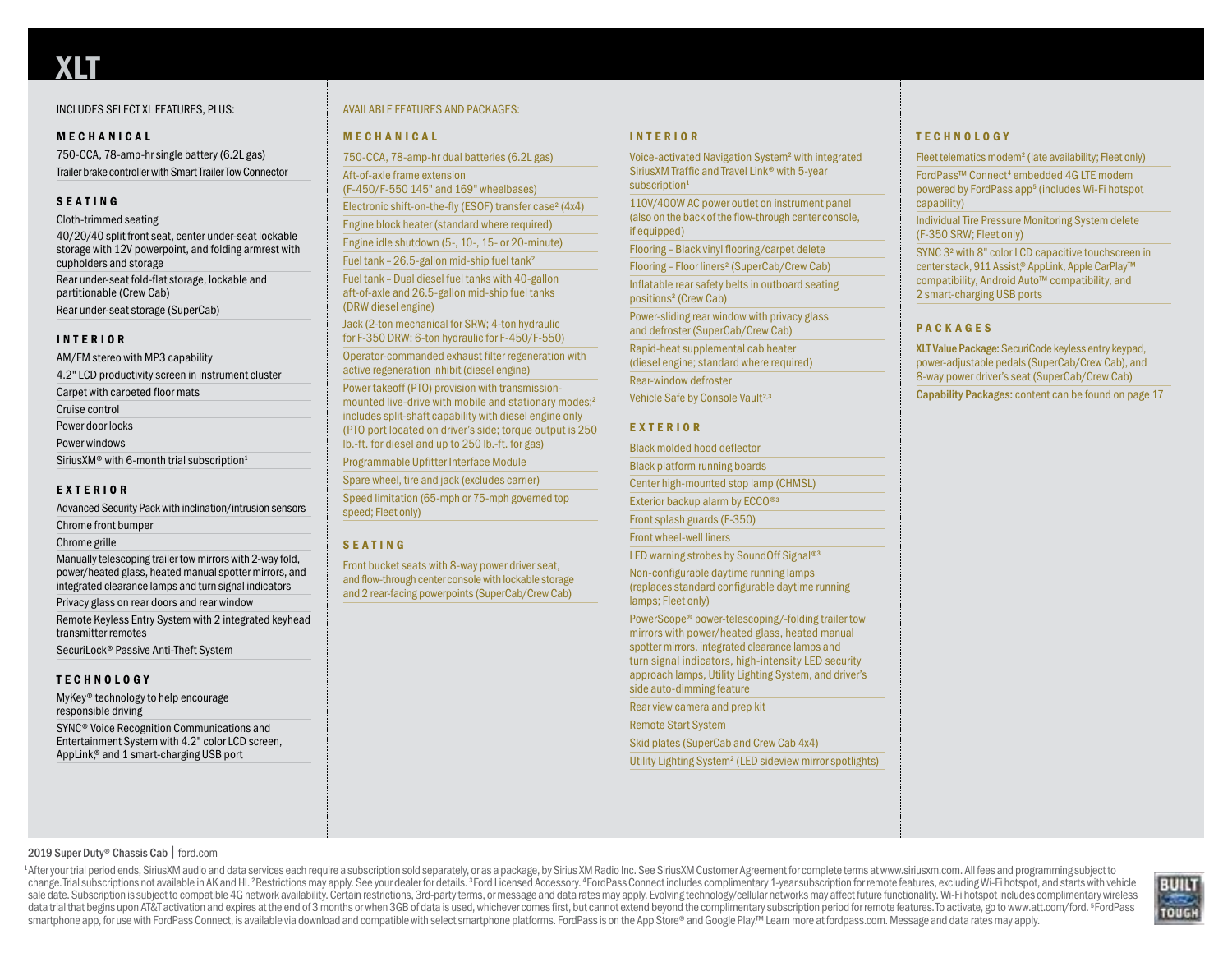## **LARIAT**

4x2 | STANDARD 4x4 | AVAILABLE

6.2L 2-VALVE GAS V8 FFV STANDARD: F-350



6.7L POWER STROKE® V8 TURBO DIESEL STANDARD: F-450, F-550 AVAILABLE: F-350



SUPERCAB F-350 SRW, F-350 DRW, F-450 DRW, F-550 DRW



CREW CAB F-350 SRW, F-350 DRW, F-450 DRW, F-550 DRW





40/CONSOLE/40 FRONT BUCKET SEATS STANDARD

40/20/40 SPLIT FRONT SEATS AVAILABLE







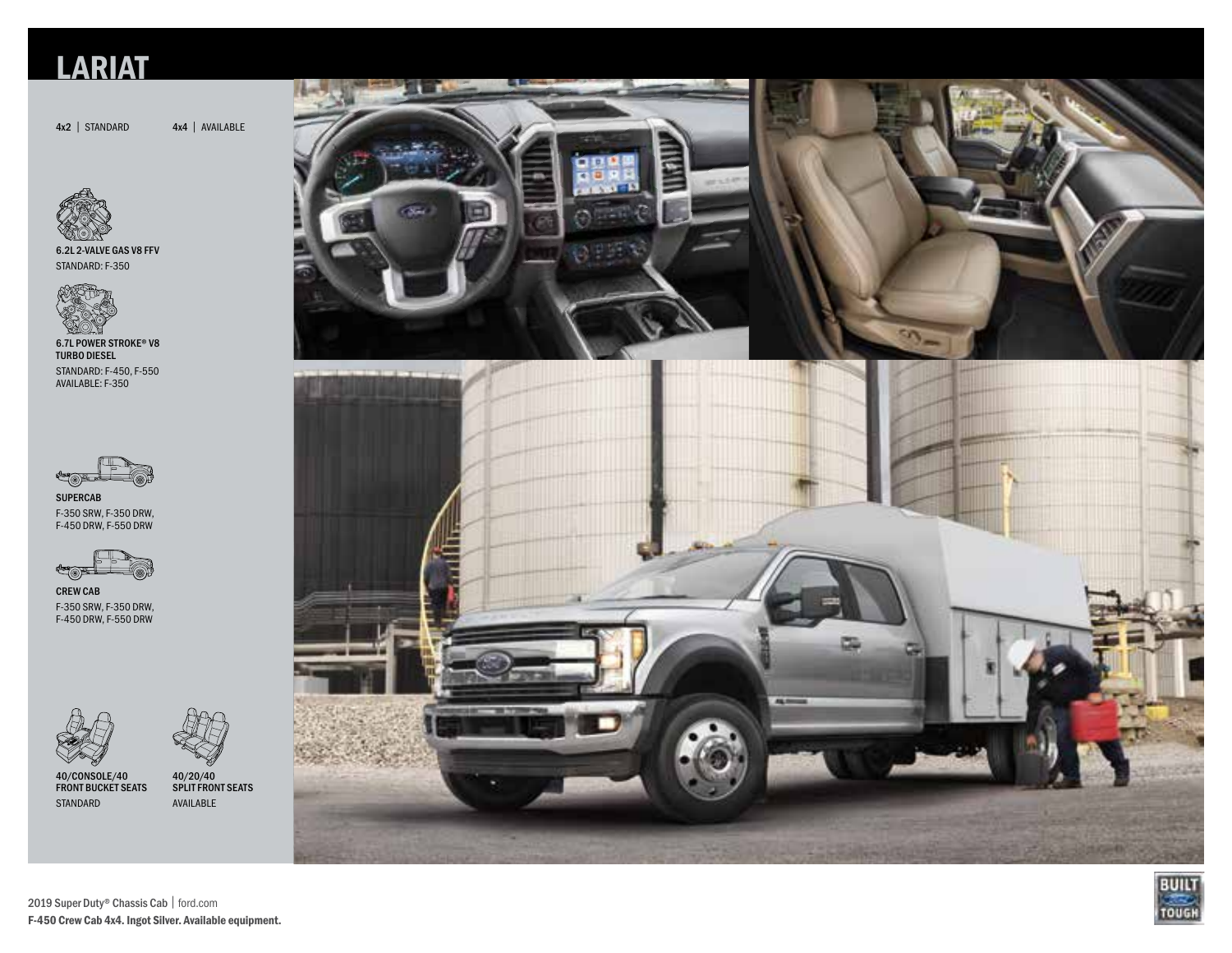#### INCLUDES SELECT XLT FEATURES, PLUS:

#### MECHANICAL

Electronic shift-on-the-fly (ESOF) transfer case (4x4)

#### SEATING

Leather-trimmed front seating

Front bucket seats and flow-through center console with lockable storage and 2 rear-facing powerpoints

10-way power front seats

Fold-down rear-seat center armrest with dual integrated cupholders (Crew Cab)

Premium vinyl (SuperCab) or leather-trimmed (Crew Cab) rear seating

#### INTERIOR

B&O PLAY™ Premium Audio System by HARMAN with HD Radio,™ MP3 capability, and 10 speakers including subwoofer

SiriusXM® with 6-month trial subscription<sup>1</sup>

8" configurable color LCD productivity screen in instrument cluster

110V/400W AC power outlet on instrument panel (and on the back of the flow-through center console)

Advanced Security Pack

with inclination/intrusion sensors

Auto-dimming rearview mirror

Color-coordinated leather-wrapped steering wheel

Dual-zone electronic automatic temperature control

Power-adjustable pedals

Power-sliding rear window with privacy glass and defroster

#### EXTERIOR

Body-color door handles

Body-color mirror caps Chrome grille with chrome accents

Halogen fog lamps

PowerScope® power-telescoping/-folding trailer tow mirrors with power/heated glass, heated manual spotter mirrors, integrated clearance lamps and turn signal indicators, high-intensity LED security approach lamps, Utility Lighting System, and driver's side auto-dimming feature

SecuriCode™ keyless entry keypad

#### **TECHNOLOGY**

SYNC® 3 with 8" color LCD capacitive touchscreen in center stack, 911 Assist,® AppLink,® Apple CarPlay™ compatibility, Android Auto™ compatibility, and 2 smart-charging USB ports

#### AVAILABLE FEATURES AND PACKAGES:

#### MECHANICAL

750-CCA, 78-amp-hr dual batteries (6.2L gas)

Engine block heater (standard where required)

Fuel tank – 26.5-gallon mid-ship<sup>2</sup>

Jack (2-ton mechanical for SRW; 4-ton hydraulic for F-350 DRW; 6-ton hydraulic for F-450/F-550)

Power takeoff (PTO) provision with transmissionmounted live-drive with mobile and stationary modes;<sup>2</sup> includes split-shaft capability with diesel engine only (PTO port located on driver's side; torque output is 250 lb.-ft. for diesel and up to 250 lb.-ft. for gas)

Programmable Upfitter Interface Module

Spare wheel, tire and jack (excludes carrier)

#### SEATING

40/20/40 split front seat, center under-seat lockable storage with 12V powerpoint, and folding armrest with cupholders and storage

Heated rear outboard seats<sup>2</sup> (Crew Cab)

#### INTERIOR

Voice-activated Navigation System with integrated SiriusXM Traffic and Travel Link® with 5-year subscription<sup>1</sup>

Flooring – Black vinyl/carpet delete

Flooring – Floor liners (SuperCab/Crew Cab)

Inflatable rear safety belts in outboard seating positions (Crew Cab)

Rapid-heat supplemental cab heater (diesel engine; standard where required)

Vehicle Safe by Console Vault<sup>2,3</sup>

#### EXTERIOR

| <b>Black molded hood deflector</b>                   |
|------------------------------------------------------|
| <b>Black platform running boards</b>                 |
| Center high-mounted stop lamp (CHMSL)                |
| Exterior backup alarm by ECCO <sup>®3</sup>          |
| Front splash guards (F-350)                          |
| <b>Front wheel-well liners</b>                       |
| LED warning strobes by SoundOff Signal <sup>®3</sup> |
| Rear view camera and prep kit                        |
| <b>Remote Start System</b>                           |
| Skid plates (4x4)                                    |

#### **TECHNOLOGY**

FordPass™ Connect<sup>4</sup> embedded 4G LTE modem powered by FordPass app<sup>4</sup> (includes Wi-Fi hotspot capability; enables telematics services through authorized partners for Fleet only)

Individual Tire Pressure Monitoring System delete (F-350 SRW; Fleet only)

#### PACKAGES

LARIAT Value Package: memory feature for sideview mirrors; Remote Start System; heated and cooled front seats; easy-entry/-exit driver's seat with memory; and power-adjustable pedals with memory

Capability Packages: content can be found on page 17

2019 Super Duty® Chassis Cab | ford.com

 1 After your trial period ends, SiriusXM audio and data services each require a subscription sold separately, or as a package, by Sirius XM Radio Inc. See SiriusXM Customer Agreement for complete terms at www.siriusxm.com. All fees and programming subject to change. Trial subscriptions not available in AK and HI. <sup>2</sup>Restrictions may apply. See your dealer for details. <sup>3</sup>Ford Licensed Accessory. <sup>4</sup>See footnotes 4 and 5 on XLT Features spread and your Ford Dealer for details.

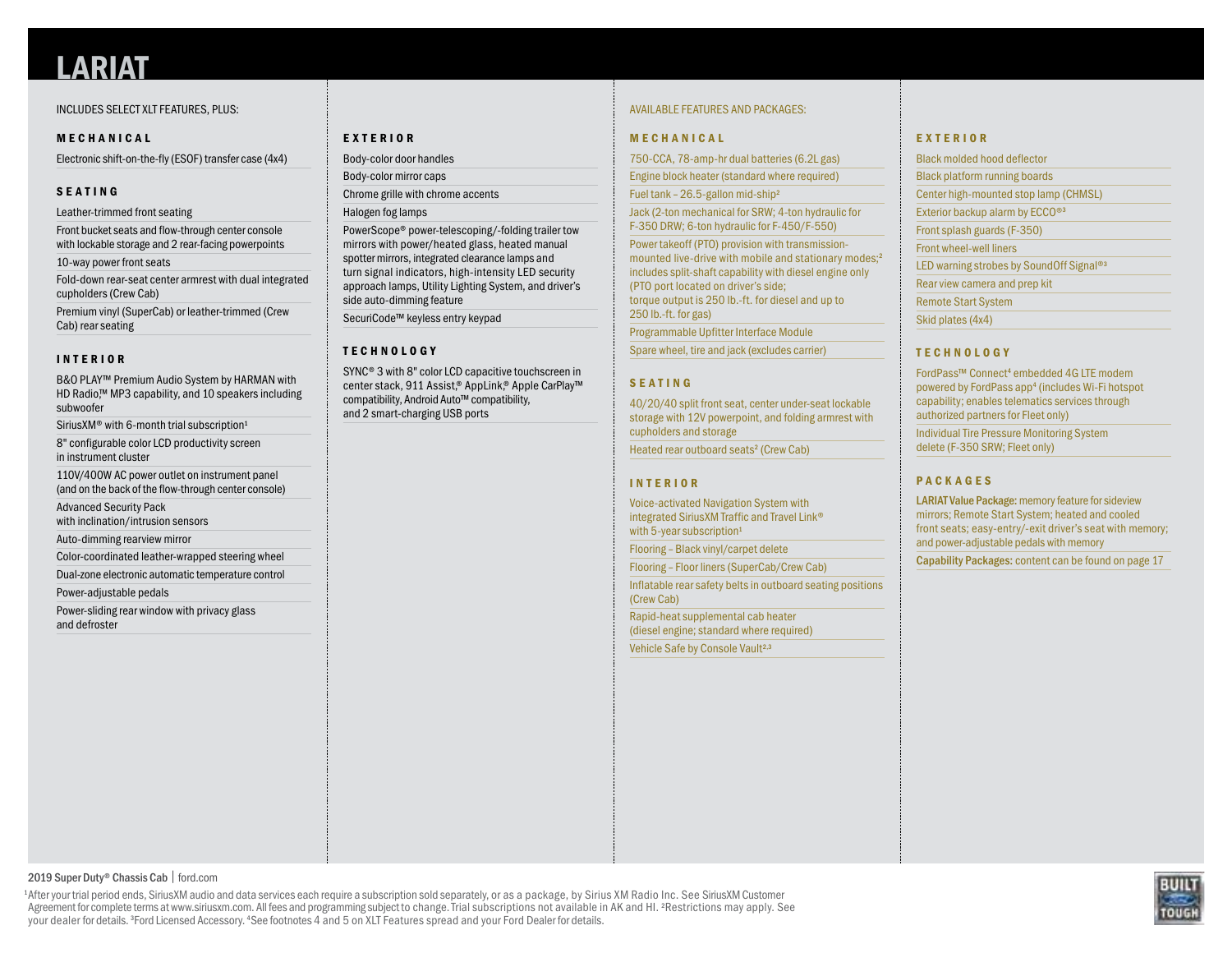#### CAPABILITY PACKAGES

6.2L CNG/PROPANE GASEOUS ENGINE PREP PACKAGE: hardened engine intake valves and valve seats, and bi-fuel manifold

#### O XL, XLT, LARIAT

6.8L CNG/PROPANE GASEOUS ENGINE PREP PACKAGE: hardened engine intake valves and valve seats

O XL, XLT

16,000-LB. GVWR PACKAGE1 (F-450)

#### O XL, XLT, LARIAT

AMBULANCE PREP PACKAGE<sup>1</sup> (Fleet only; requires diesel engine): dual extra-heavy-duty alternators, 7,000-lb. max. front springs/GAWR rating for configuration selected, operator-commanded exhaust filter regeneration, and wide-track axle (F-350 DRW)

#### OXL, XIT

#### AMBULANCE PREP PACKAGE WITH EPA SPECIAL EMISSIONS1

(Fleet only; requires diesel engine): dual extra-heavy-duty alternators, 7,000-lb. max. front springs/GAWR rating for configuration selected, operator-commanded exhaust filter regeneration, wide-track axle (F-350 DRW), and federal emissions

OXL, XLT

EXTRA-HEAVY-DUTY FRONT-END SUSPENSION PACKAGE<sup>1</sup> (F-450/F-550): upgraded front axle, and 7,500-lb. front springs/GAWR rating O XL, XLT, LARIAT

EXTRA-HEAVY-SERVICE FRONT SUSPENSION PACKAGE:<sup>1</sup> front springs upgrade (unless maximum springs have been computer-selected as included equipment)

#### O XL, XLT, LARIAT

FIRE/RESCUE PREP PACKAGE WITH EPA SPECIAL EMISSIONS<sup>1</sup> (Fleet only; requires diesel engine): dual extra-heavy-duty alternators, 7,000-lb. max. front springs/GAWR rating for configuration selected, operator-commanded exhaust filter regeneration, and federal emissions

#### O XL, XLT

HIGH-CAPACITY TRAILER TOW PACKAGE<sup>1</sup> (F-450/F-550 diesel engine): trailer brake wiring kit, upgraded rear axle, and increased GCWR of 35,000 lbs. on F-450 and 40,000 lbs. on F-550

#### OXL, XLT, LARIAT

HEAVY-SERVICE FRONT SUSPENSION PACKAGE:<sup>1</sup> front springs upgrade (unless maximum springs have been computer-selected as included equipment)

#### O XL, XLT, LARIAT

LOW DEFLECTION PACKAGE<sup>1</sup> (F-450/F-550): 2" spacer blocks (recommended for rear-biased loading)

#### O XL, XLT, LARIAT

PAYLOAD DOWNGRADE PACKAGE:<sup>1</sup> 9,800-lb. GVWR (F-350 SRW 17" wheels), 10,000-lb. GVWR (F-350 SRW 18" wheels), 15,000-lb. GVWR (F-450), 17,500-lb. GVWR (F-550)

#### O XL, XLT, LARIAT

PAYLOAD PLUS UPGRADE PACKAGE<sup>1</sup> (F-550 145" WB gas engine): upgraded frame, upgraded rear axle, low-deflection/high-capacity rear springs, 14,706-lb. max. rear GAWR, and 19,500-lb. GVWR

#### O XL, XLT, LARIAT

PAYLOAD UPGRADE PACKAGE<sup>1</sup> (F-550 145" WB gas engine): upgraded frame, upgraded rear axle, and 19,000-lb. GVWR

#### OXL, XLT

SNOW PLOW PREP PACKAGE:<sup>1</sup> computer-selected front springs for snow plow application, and dual alternators (332-amp total)

#### O XL, XLT, LARIAT

NEW WRECKER PACKAGE<sup>1</sup> (F-450): 7,000-lb. max. front springs, 19,500-lb. max. rear springs, 2" rear spacer blocks

O XL, XLT

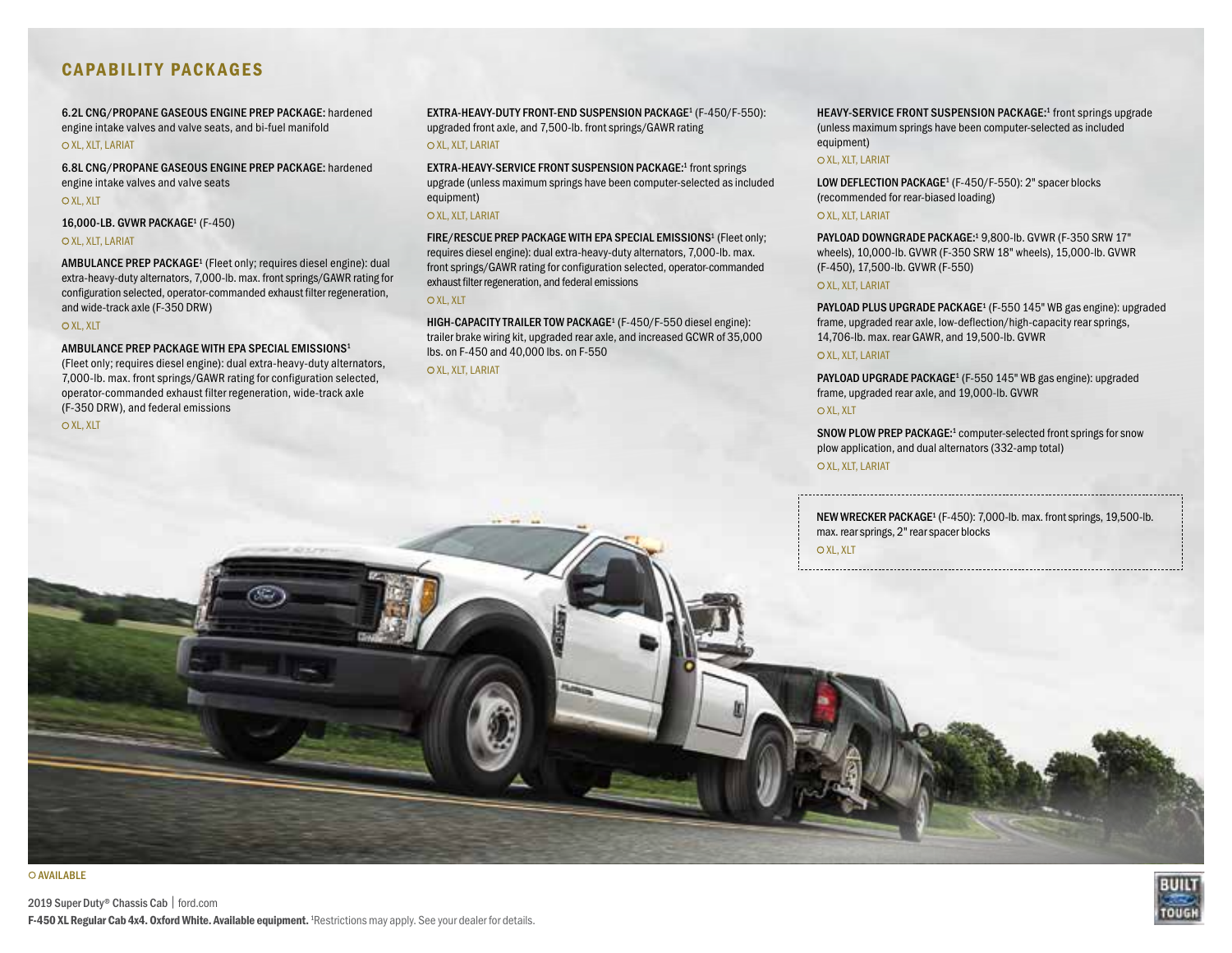### WHEELS/SRW WHEELS/DRW



#### TIRES

#### SRW

LT245/75Rx17E BSW All-Season (4x2) O XL, XLT

LT245/75Rx17E BSW All-Terrain O XL, XLT

LT265/70Rx17E OWL All-Terrain O XL, XLT

LT275/65Rx18E BSW All-Season  $\bullet$  XL, XLT, LARIAT

LT275/70Rx18E BSW All-Terrain Plus (4x4) O XL, XLT, LARIAT

LT275/70Rx18E OWL All-Terrain (4x4) **O XLT, LARIAT** 

#### DRW

LT245/75Rx17E BSW All-Season<sup>1</sup> (F-350)  $\bullet$  XL, XLT, LARIAT

LT245/75Rx17E BSW All-Terrain (F-350) O XL, XLT, LARIAT

LT245/75Rx17E OWL All-Terrain (F-350) O XLT, LARIAT

225/70Rx19G BSW All-Position (F-450/F-550)  $\bullet$  XL, XLT, LARIAT

225/70Rx19G BSW traction (F-450/F-550); includes 2 all-position tires on front and 4 traction tires on rear O XL, XLT, LARIAT

225/70Rx19G BSW max. traction (F-450/F-550); includes 2 traction tires on front and 4 traction tires on rear O XL, XLT, LARIAT



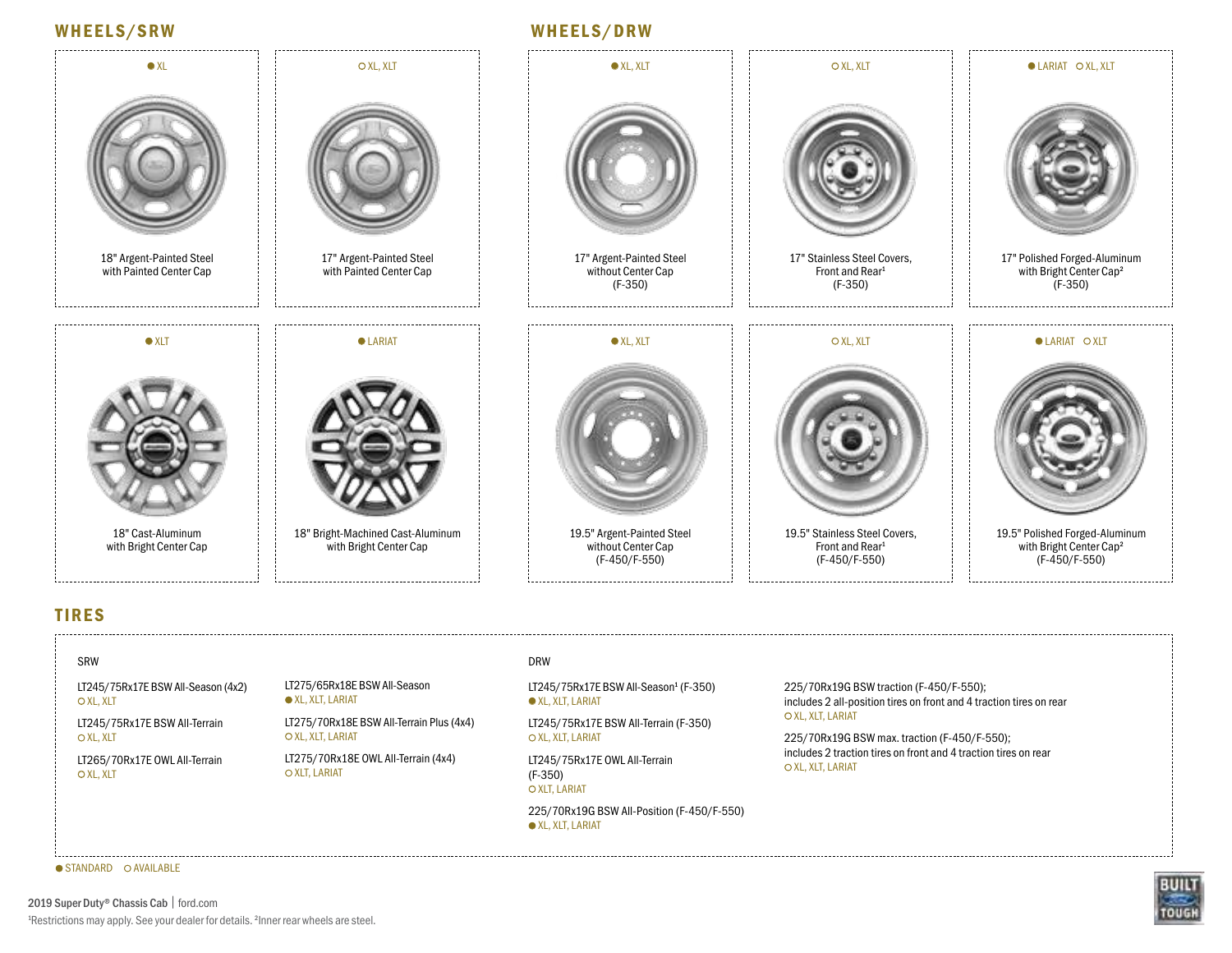

2019 Super Duty® Chassis Cab | ford.com Colors are representative only. See your dealer for actual paint/trim options. 1 Metallic. <sup>2</sup> Additional charge.

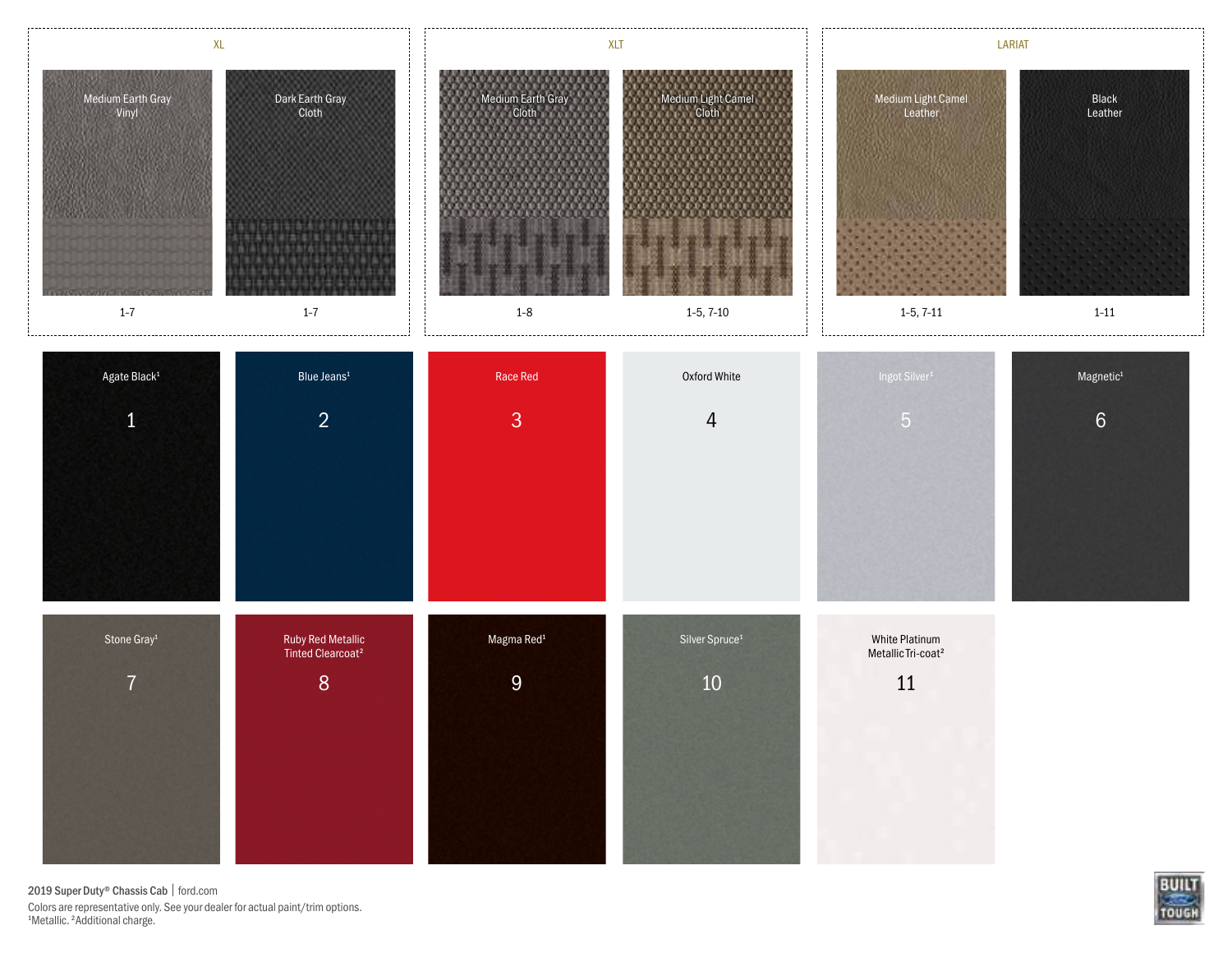| DIMENSIONS / WEIGHTS                                                                                                                                                                                                                  |                                                                                   |                                                                                        |                                                                             |                                                                                   |                                                                                   |                                                                             |                                                                                   |                                                             |                                                                                   |                                                                                   |                                 |                                                                                   |                                                                                   |                                                                                   |
|---------------------------------------------------------------------------------------------------------------------------------------------------------------------------------------------------------------------------------------|-----------------------------------------------------------------------------------|----------------------------------------------------------------------------------------|-----------------------------------------------------------------------------|-----------------------------------------------------------------------------------|-----------------------------------------------------------------------------------|-----------------------------------------------------------------------------|-----------------------------------------------------------------------------------|-------------------------------------------------------------|-----------------------------------------------------------------------------------|-----------------------------------------------------------------------------------|---------------------------------|-----------------------------------------------------------------------------------|-----------------------------------------------------------------------------------|-----------------------------------------------------------------------------------|
|                                                                                                                                                                                                                                       | <b>REGULAR CAB</b><br>$F-350$<br><b>SRW</b><br>4x2/4x4                            | $F-350$<br>DRW <sup>1</sup><br>4x2/4x4                                                 | F-350<br>DRW <sup>1</sup><br>4x2/4x4                                        | $F-450$<br><b>DRW</b><br>4x2/4x4                                                  | $F-450$<br><b>DRW</b><br>4x2/4x4                                                  | $F-450$<br><b>DRW</b><br>4x2/4x4                                            |                                                                                   | $F-450$<br><b>DRW</b><br>4x2/4x4                            |                                                                                   | F-550<br><b>DRW</b><br>4x2/4x4                                                    | <b>DRW</b>                      | $F-550$<br>4x2/4x4                                                                | $F-550$<br><b>DRW</b><br>4x2/4x4                                                  | $F-550$<br><b>DRW</b><br>4x2/4x4                                                  |
| Wheelbase<br>Cab-to-axle                                                                                                                                                                                                              | 145.3"<br>60"                                                                     | 145.3"<br>60"                                                                          | 169.3"<br>84"                                                               | 145.3"<br>60"                                                                     | 169.3"<br>84"                                                                     | 193.3"<br>108"                                                              |                                                                                   | 205.3"<br>120"                                              |                                                                                   | 145.3"<br>60"                                                                     | 84"                             | 169.3"                                                                            | 193.3"<br>108"                                                                    | 205.3"<br>120"                                                                    |
| <b>EXTERIOR</b><br>Height<br>Top of cab to ground<br>Top of frame to ground<br>Width<br>Between frame rails<br>Axle clearance<br>Front track<br>Rear tire outside width<br>Overall length                                             | 77.9"/81.0"<br>32.2"/34.3"<br>34.1"<br>8.6''/8.5''<br>68.3"<br>79.6"<br>230.7"    | 78.1"/81.0"<br>32.3"/34.2"<br>34.1"<br>7.9''/7.8''<br>69.1"<br>92.2"<br>230.7"         | 78.0"/80.9"<br>32.0"/33.8"<br>34.1"<br>7.9"<br>69.1"<br>92.2"<br>254.8"     | 81.7"/81.5"<br>35.0"/35.1"<br>34.2"<br>8.2"<br>74.8"<br>93.9"<br>230.7"           | 81.5"/81.3"<br>34.5"/34.6"<br>34.2"<br>8.3"<br>74.8"<br>93.9"<br>254.8"           | 34.4"<br>34.2"<br>8.3"<br>74.8"<br>93.9"<br>278.8"                          | 81.5"/81.4"                                                                       | 81.3"<br>34.4"<br>34.2"<br>8.3"<br>74.8"<br>93.9"<br>290.7" |                                                                                   | 81.7"/81.5"<br>35.0"/35.1"<br>34.2"<br>8.2"<br>74.8"<br>93.9"<br>230.7"           | 34.2"<br>8.3"<br>74.8"<br>93.9" | 81.7"/81.5"<br>34.4"/34.5"<br>254.8"                                              | 81.7"/81.6"<br>34.3"<br>34.2"<br>8.3"<br>74.8"<br>93.9"<br>278.8"                 | 81.5"<br>34.3"<br>34.2"<br>8.3"<br>74.8"<br>93.9"<br>290.7"                       |
| Weights (lbs.)<br>Max. GVWR <sup>2</sup><br>Max. payload <sup>2</sup>                                                                                                                                                                 | 11,100/11,500<br>4,870/4,860                                                      | 14,000<br>7,940/7,550                                                                  | 14,000<br>7,330/6,930                                                       | 16,500<br>9,850/9,540                                                             | 16,500<br>9,790/9,450                                                             | 16,500                                                                      | 9,610/9,300                                                                       | 16,500                                                      | 9,550/9,230                                                                       | 19,000<br>12,310/12,000 12,750/12,410                                             |                                 | 19,500                                                                            | 19,500<br>12,570/12,260                                                           | 19,500<br>12,510/12,190                                                           |
|                                                                                                                                                                                                                                       | <b>SUPERCAB</b><br>F-350<br><b>SRW</b><br>4x2/4x4                                 | $F-350$<br>DRW <sup>1</sup><br>4x2/4x4                                                 | $F-450$<br><b>DRW</b><br>4x2/4x4                                            | $F-450$<br><b>DRW</b><br>4x2/4x4                                                  | F-550<br><b>DRW</b><br>4x2/4x4                                                    | $F-550$<br><b>DRW</b><br>4x2/4x4                                            | <b>CREW CAB</b><br>$F-350$<br><b>SRW</b><br>4x2/4x4                               |                                                             | $F-350$<br>DRW <sup>1</sup><br>4x2/4x4                                            | $F-450$<br><b>DRW</b><br>4x2/4x4                                                  |                                 | $F-450$<br><b>DRW</b><br>4x2/4x4                                                  | F-550<br><b>DRW</b><br>4x2/4x4                                                    | $F-550$<br><b>DRW</b><br>4x2/4x4                                                  |
| Wheelbase<br>Cab-to-axle                                                                                                                                                                                                              | 167.9"<br>60"                                                                     | 167.9"<br>60"                                                                          | 167.9"<br>60"                                                               | 191.9"<br>84"                                                                     | 167.9"<br>60"                                                                     | 191.9"<br>84"                                                               | 179.8"<br>60"                                                                     |                                                             | 179.8"<br>60"                                                                     | 179.8"<br>60"                                                                     |                                 | 203.8"<br>84"                                                                     | 179.8"<br>60"                                                                     | 203.8"<br>84"                                                                     |
| <b>EXTERIOR</b><br>Height<br>Top of cab to ground<br>Top of frame to ground<br>Width<br>Between frame rails<br>Axle clearance<br>Front track<br>Rear tire outside width<br>Overall length<br>Weights (lbs.)<br>Max. GVWR <sup>2</sup> | 78.3"/81.0"<br>31.9"/33.8"<br>34.1"<br>8.6"<br>68.3"<br>79.6"<br>253.3"<br>11,500 | 78.5"/81.2"<br>32.0"/33.7"<br>34.1"<br>7.9"/7.8"<br>69.1"<br>92.2"<br>253.3"<br>14.000 | 81.8"<br>34.6"/34.3"<br>34.2"<br>8.3"<br>74.8"<br>93.9"<br>253.3"<br>16,500 | 81.8"/81.6"<br>34.6"/34.4"<br>34.2"<br>8.2"<br>74.8"<br>93.9"<br>277.4"<br>16,500 | 82.0"/81.8"<br>34.5"/34.3"<br>34.2"<br>8.3"<br>74.8"<br>93.9"<br>253.3"<br>19,500 | 81.8"<br>34.6"/34.3"<br>34.2"<br>8.2"<br>74.8"<br>93.9"<br>277.4"<br>19,500 | 78.4"/81.2"<br>31.7"/33.5"<br>34.1"<br>8.6"<br>68.3"<br>79.6"<br>265.2"<br>11,500 |                                                             | 78.6"/81.2"<br>31.9"/33.7"<br>34.1"<br>7.8"<br>69.1"<br>92.2"<br>265.2"<br>14,000 | 81.9"/81.8"<br>34.4"/34.3"<br>34.2"<br>8.2"<br>74.8"<br>93.9"<br>265.2"<br>16,500 |                                 | 81.7"/81.8"<br>34.5"/34.3"<br>34.2"<br>8.2"<br>74.8"<br>93.9"<br>289.2"<br>16,500 | 81.9"/81.8"<br>34.4"/34.3"<br>34.2"<br>8.2"<br>74.8"<br>93.9"<br>265.2"<br>19,500 | 81.9"/81.7"<br>34.4"/34.3"<br>34.2"<br>8.2"<br>74.8"<br>93.9"<br>289.2"<br>19,500 |
| Max. payload <sup>2</sup>                                                                                                                                                                                                             | 4,970/4,940                                                                       |                                                                                        | 7,600/7,200   9,550/9,190   9,360/9,030                                     |                                                                                   | 12,510/12,150   12,320/11,990   4,830/4,820                                       |                                                                             |                                                                                   |                                                             | 7,460/7,040                                                                       | 9,380/9,070                                                                       |                                 |                                                                                   | $9,230/8,940$   12,340/12,030   12,190/11,900                                     |                                                                                   |
| INTERIOR (front/rear)<br>Head room<br>Leg room (max.)<br>Hip room<br>Shoulder room                                                                                                                                                    | <b>REGULAR CAB</b><br>$40.8''/ -$<br>$43.9''/ -$<br>$62.5''/ -$<br>$66.7''/ -$    | <b>SUPERCAB</b><br>40.8"/40.3"<br>43.9"/33.5"<br>62.5"/64.7"<br>66.7"/65.8"            | <b>CREW CAB</b><br>40.8"/40.4"<br>43.9"/43.6"<br>62.5"/64.7"<br>66.7"/65.9" |                                                                                   |                                                                                   |                                                                             |                                                                                   |                                                             |                                                                                   |                                                                                   |                                 |                                                                                   |                                                                                   |                                                                                   |

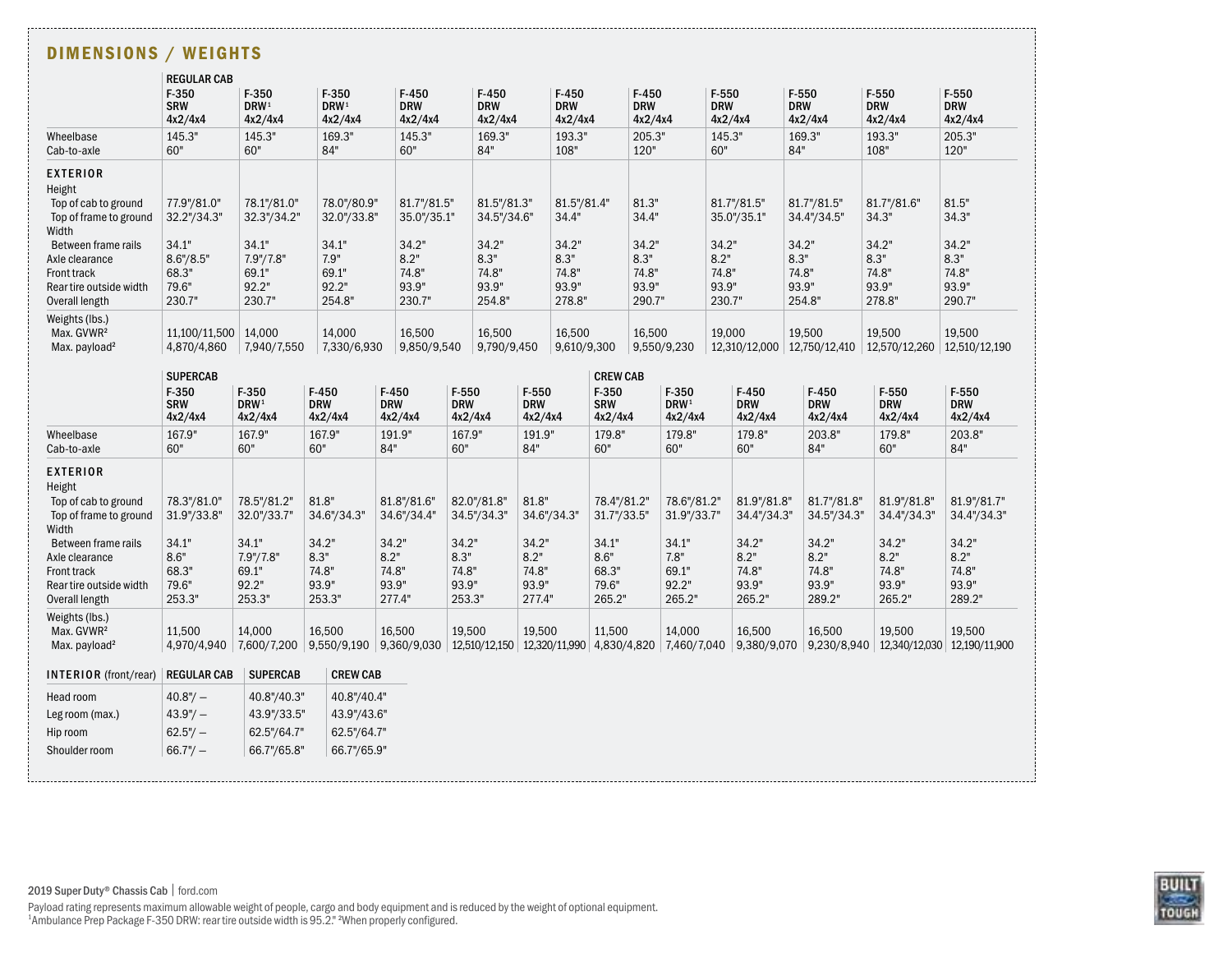#### 5TH-WHEEL TOWING Maximum Loaded Trailer Weight Ratings (lbs.)<sup>1</sup>

| Maximum Loaded Trailer Weight Ratings (lbs. |  |  |  |  |  |  |
|---------------------------------------------|--|--|--|--|--|--|
|---------------------------------------------|--|--|--|--|--|--|

| Engine                              | Axle<br>Ratio | GCWR                                       | $F-350$<br><b>SRW 4x2</b>                     | $F-350$<br><b>SRW 4x4</b>                     | $F-350$<br>DRW 4x2                 | $F-350$<br>DRW 4x4                 | $F-450$<br><b>DRW 4x2</b>                            | $F-450$<br>DRW 4x4                            | $F-550$<br><b>DRW 4x2</b>                            | F-550<br><b>DRW 4x4</b>                              |
|-------------------------------------|---------------|--------------------------------------------|-----------------------------------------------|-----------------------------------------------|------------------------------------|------------------------------------|------------------------------------------------------|-----------------------------------------------|------------------------------------------------------|------------------------------------------------------|
|                                     |               |                                            |                                               |                                               |                                    |                                    |                                                      |                                               |                                                      |                                                      |
| REGULAR CAB<br>6.2L 2-valve Gas     | 3.73          | 19,500<br>20,000                           | 13,100<br>$\overline{\phantom{0}}$            | 12,700<br>$\qquad \qquad -$                   | $\qquad \qquad -$<br>13,200        | $\qquad \qquad -$<br>12,800        | $\qquad \qquad -$<br>—                               | —<br>-                                        | —<br>-                                               | $\overline{\phantom{0}}$<br>—                        |
| V8 FFV                              | 4.30          | 23,000                                     | 16,600                                        | 16,200                                        | —                                  |                                    | —                                                    | —                                             | —                                                    | —                                                    |
|                                     |               | 23,500                                     | $\overline{\phantom{0}}$                      | $\qquad \qquad -$                             | 16,700                             | 16,300                             | $\qquad \qquad -$                                    | $\qquad \qquad -$                             | —                                                    | $\qquad \qquad -$                                    |
| 6.8L 3-valve Gas V10                | 4.88          | 28,000                                     | $\qquad \qquad -$                             | $\qquad \qquad -$                             | $\qquad \qquad -$                  | $\overline{\phantom{0}}$           | 20,600                                               | 20,300                                        | 20,600                                               | 20,300                                               |
| 6.7L Diesel V8                      | 3.73          | 26,500<br>31,000                           | 19,200<br>$\qquad \qquad -$                   | 18,700<br>$\qquad \qquad -$                   | 23,500                             | 23,100                             | $\qquad \qquad -$                                    | $\qquad \qquad -$                             | $\overline{\phantom{0}}$                             | $\overline{\phantom{0}}$<br>$\overline{\phantom{0}}$ |
|                                     | 4.10          | 32,000                                     | $\qquad \qquad -$                             | $\qquad \qquad -$                             | 24,500                             | 24,100                             | 23,900                                               | 23,600                                        | 23,900                                               | 23,600                                               |
|                                     | 4.30          | 34,500<br>35,000                           | $\overline{\phantom{0}}$<br>-                 |                                               | —<br>—                             | $\overline{\phantom{0}}$<br>—      | 26,400<br>—                                          | 26,100<br>$\overline{\phantom{0}}$            | $\overline{\phantom{0}}$<br>26,900                   | $\overline{\phantom{0}}$<br>26,600                   |
|                                     | 4.88          | 32,000 <sup>2</sup><br>40,000 <sup>2</sup> | -<br>$\qquad \qquad -$                        | $\qquad \qquad -$                             | —                                  | -                                  | —<br>$\qquad \qquad -$                               | —<br>$\qquad \qquad -$                        | 23,900 <sup>2</sup><br>31,900 <sup>2</sup>           | 23,500 <sup>2</sup><br>31,500 <sup>2</sup>           |
| <b>SUPERCAB</b><br>6.2L 2-valve Gas | 3.73          | 19,500<br>20,000                           | 12,800<br>$\qquad \qquad -$                   | 12,400<br>$\qquad \qquad -$                   | 12,900                             | 12,500                             | $\overline{\phantom{0}}$<br>$\overline{\phantom{0}}$ | -                                             | —                                                    | $\overline{\phantom{0}}$<br>—                        |
| V8 FFV                              | 4.30          | 23,000<br>23,500                           | 16,300<br>$\overline{\phantom{0}}$            | 15,900<br>$\overline{\phantom{0}}$            | —<br>16,400                        | $\overline{\phantom{0}}$<br>16,000 | $\overline{\phantom{0}}$<br>$\qquad \qquad -$        | —                                             | —<br>$\overline{\phantom{0}}$                        | —<br>$\qquad \qquad -$                               |
| 6.8L3-valve Gas V10                 | 4.88          | 28,000                                     | $\overline{\phantom{0}}$                      | $\equiv$                                      | $\overline{\phantom{0}}$           | $\overline{\phantom{0}}$           | 20,300                                               | 20,000                                        | 20,300                                               | 20,000                                               |
| 6.7L Diesel V8                      | 3.73          | 26,500<br>31,000                           | 18,800<br>$\overline{\phantom{0}}$            | 18,400<br>$\qquad \qquad -$                   | $\overline{\phantom{0}}$<br>23,100 | $\overline{\phantom{0}}$<br>22,700 | $\qquad \qquad -$                                    | $\qquad \qquad -$<br>$\overline{\phantom{0}}$ | $\overline{\phantom{0}}$<br>$\overline{\phantom{0}}$ | $\qquad \qquad -$<br>$\overline{\phantom{0}}$        |
|                                     | 4.10          | 32,000                                     | $\qquad \qquad -$                             | $\qquad \qquad -$                             | 24,100                             | 23,700                             | 23,600                                               | 23,200                                        | 23,600                                               | 23,200                                               |
|                                     | 4.30          | 34,500<br>35,000                           | $\overline{\phantom{0}}$<br>$\qquad \qquad -$ | $\qquad \qquad -$                             | —<br>—                             | $\overline{\phantom{0}}$<br>—      | 26,100<br>$\overline{\phantom{0}}$                   | 25,700<br>$\overline{\phantom{0}}$            | $\overline{\phantom{0}}$<br>26,600                   | $\overline{\phantom{0}}$<br>26,200                   |
|                                     | 4.88          | 32.000 <sup>2</sup><br>40,000 <sup>2</sup> | $\overline{\phantom{0}}$<br>$\qquad \qquad -$ | $\qquad \qquad -$<br>$\overline{\phantom{0}}$ | -<br>$\overline{\phantom{0}}$      | —<br>$\overline{\phantom{0}}$      | $\qquad \qquad -$<br>$\qquad \qquad -$               | -<br>$\qquad \qquad -$                        | 23,500 <sup>2</sup><br>31,500 <sup>2</sup>           | 23,200 <sup>2</sup><br>31,200 <sup>2</sup>           |
| <b>CREW CAB</b><br>6.2L 2-valve Gas | 3.73          | 19,500<br>20,000                           | 12,600<br>$\overline{\phantom{0}}$            | 12,200<br>$\equiv$                            | $\overline{\phantom{0}}$<br>12,700 | $\overline{\phantom{0}}$<br>12,300 | $\overline{\phantom{0}}$                             | $\overline{\phantom{0}}$                      |                                                      | $\overline{\phantom{0}}$<br>—                        |
| V8 FFV                              | 4.30          | 23,000<br>23,500                           | 16,100<br>$\qquad \qquad -$                   | 15,700<br>$\qquad \qquad -$                   | 16,200                             | $\overline{\phantom{0}}$<br>15,800 | $\qquad \qquad -$                                    | $\qquad \qquad -$                             | $\overline{\phantom{0}}$                             | $\qquad \qquad -$                                    |
| 6.8L3-valve Gas V10                 | 4.88          | 28,000                                     | $\overline{\phantom{0}}$                      | $\qquad \qquad -$                             | $\qquad \qquad -$                  | $\qquad \qquad -$                  | 20,200                                               | 19,900                                        | 20,200                                               | 19,900                                               |
| 6.7L Diesel V8                      | 3.73          | 26,500<br>31,000                           | 18,600<br>$\qquad \qquad -$                   | 18,200<br>$\qquad \qquad -$                   | $\overline{\phantom{0}}$<br>23,000 | $\overline{\phantom{0}}$<br>22,600 | $\qquad \qquad -$<br>$\qquad \qquad -$               | $\qquad \qquad -$<br>—                        | $\overline{\phantom{0}}$<br>-                        | $\qquad \qquad -$<br>$\qquad \qquad -$               |
|                                     | 4.10          | 32,000                                     | $\qquad \qquad -$                             | $\qquad \qquad -$                             | 24,000                             | 23,600                             | 23,400                                               | 23,100                                        | 23,400                                               | 23,100                                               |
|                                     | 4.30          | 34,500<br>35,000                           | $\overline{\phantom{0}}$                      | $\qquad \qquad -$                             | —                                  | $\overline{\phantom{0}}$           | 25,900                                               | 25,600<br>—                                   | $\overline{\phantom{0}}$<br>26,400                   | $\overline{\phantom{0}}$<br>26,100                   |
|                                     | 4.88          | 32,000 <sup>2</sup><br>40,000 <sup>2</sup> |                                               |                                               |                                    |                                    |                                                      |                                               | 23,400 <sup>2</sup><br>31,400 <sup>2</sup>           | 23,100 <sup>2</sup><br>31,100 <sup>2</sup>           |

#### FRAMES

#### Number of Crossmembers

7 (145.3" WB); 8 (167.9" WB, 169.3" WB, 179.8" WB); 9 (191.9" WB, 193.3" WB, 203.8" WB); 10 (205.3" WB)

#### Section Modulus<sup>3</sup>

12.7 cu. in.

#### Frame Rail Yield Strength

50,000 psi

Max. Side Rail Section<sup>4</sup> (height x width x thickness)

7.50" x 2.74" x 0.28" (F-350)

7.50" x 2.74" x 0.32" (F-450/F-550 145.3" WB, 169.3" WB, 167.9" WB, 179.8" WB and 203.8" WB) 7.50" x 2.74" x 0.60" (F-450/F-550 191.9" WB, 193.3" WB and 205.3" WB; F-550 with the Payload Plus Upgrade Package)

#### MECHANICAL

|                  | Max. Axle rating @ ground (lbs.) |       |        |  |  |  |
|------------------|----------------------------------|-------|--------|--|--|--|
| <b>F-350 SRW</b> | 5.250<br>4x2                     |       | 7,230  |  |  |  |
|                  | 4x4                              | 6,000 | 7,230  |  |  |  |
| <b>F-350 DRW</b> | 4x2                              | 5,250 | 10,040 |  |  |  |
|                  | 4x4                              | 6,000 | 10,040 |  |  |  |
| <b>F-450 DRW</b> |                                  | 7,000 | 13,660 |  |  |  |
| <b>F-550 DRW</b> |                                  | 7.000 | 13,660 |  |  |  |

#### Shock Absorbers

1.38" gas type

Brakes

Rotor diameter (front/rear) – 14.29"/14.29" (F-350); 15.39"/15.74" (F-450/F-550) Lining area (sq. in.; front/rear) –

50.9/39.6 (F-350); 68.8/64.8 (F-450/F-550)

#### Wheels

Number of studs – 8 (F-350); 10 (F-450/F-550) Bolt-circle diameter –

6.69" (F-350 SRW); 7.87" (F-350 DRW); 8.85" (F-450/F-550)

#### 2019 Super Duty® Chassis Cab | ford.com

 $SRW = single$  rear wheel  $DRW = dual$  rear wheel

<sup>1</sup>F-350 DRW/F-450/F-550 weights shown are for 145.3" wheelbase Regular Cab, 167.9" wheelbase SuperCab or 179.8" wheelbase Crew Cab models. For 169.3," 191.9," 193.3," 203.8" and 205.3" wheelbase models, weights may be somewhat less (usually not more than 200 lbs., or 400 lbs. with 205.3" wheelbase). <sup>2</sup>Requires High-Capacity Trailer Tow Package. <sup>3</sup>Cross-sectional modulus calculated at back of cab. 4Measured to inside of metal.

5th-Wheel Towing Notes: Trailer weights shown assume 400 lbs.–800 lbs. second-unit body weight. Be sure combined weight of vehicle and trailer does not exceed listed GCWR. Trailer kingpin load weight should be 15% of total loaded trailer weight. Make sure that the vehicle payload (reduced by option weight) will accommodate trailer kingpin load weight and the weight of passengers and cargo added to the towing vehicle. The addition of trailer kingpin load weight, and the weight of passengers and cargo, cannot cause vehicle weights to exceed the rear GAWR (Gross Axle Weight Rating) or GVWR (Gross Vehicle Weight Rating). These ratings can be found on the vehicle's Safety Compliance Certification Label. See your Ford Dealer for conventional trailer weights.